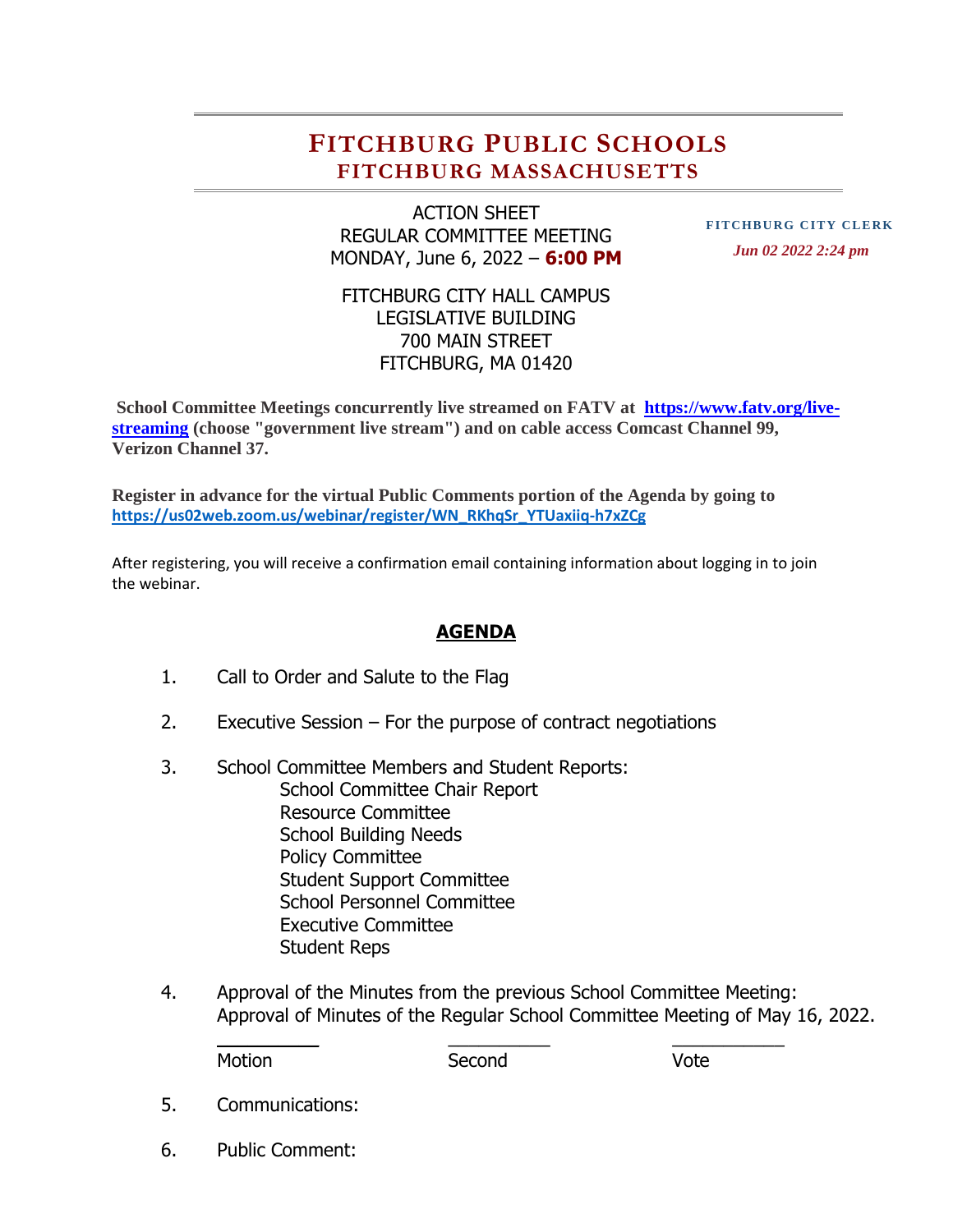**Public comments of no more than 3 minutes in length may be submitted to the Superintendent**  via email to: **[FPSQUESTIONS@](mailto:FPSQUESTIONS@FITCHBURG.K12.MA)FITCHBURG.K12.MA** By noon Monday, May 16th.

- 7. Superintendent's Report:
	- Project 351 Ambassador Dorothy Chelsea Barnor
	- Summer School Update Jenn Fischer, Director of the 21st Century Afterschool Programs and Unified Arts
	- \*Out of State Field Trips
	- \*Revised School Calendar

Budget Items:

- \*Final reading FY23 School Department Budget
- \*Line Item Transfers
- $*$ Donation Central Office  $(1)$
- $*$ Donation FHS  $(1)$

Policy Items:

- Not at this time
- 8. Action Items:
	- #22-171 #21-22 Approve the Superintendent's recommendation to approve FY23 School Department direct spending budget of \$73,950,000 as part of FY23 Net School Spending total budget of \$88,839,003.

|                                                                                                                                                                                                                                                                          |                                                                                                                                                                                     | Motion | Second | Vote |
|--------------------------------------------------------------------------------------------------------------------------------------------------------------------------------------------------------------------------------------------------------------------------|-------------------------------------------------------------------------------------------------------------------------------------------------------------------------------------|--------|--------|------|
| #22-172 #21-22 Approve the Superintendent's recommendation to allow<br>$\bullet$<br>the line item transfer approved by Resource Subcommittee, to<br>acknowledge and support the transfer of \$2,327,988.00. See<br>attached document, Exhibit A, for specific transfers. |                                                                                                                                                                                     |        |        |      |
|                                                                                                                                                                                                                                                                          |                                                                                                                                                                                     | Motion | Second | Vote |
| $\bullet$                                                                                                                                                                                                                                                                | #22-173 #21-22 Approve the Superintendent's recommendation to allow<br>FHS to plan an out of state fieldtrip to Canobie Lake Park in Salem<br>NH for FHS students on July 21, 2022. |        |        |      |
|                                                                                                                                                                                                                                                                          |                                                                                                                                                                                     | Motion | Second | /nte |

• #22-174 #21-22 Approve the Superintendent's recommendation to allow FHS to plan an out of state fieldtrip to Friendly Farm Barnyard in Salem NH for FHS students on July 21, 2022.

\_\_\_\_\_\_\_\_\_\_ \_\_\_\_\_\_\_\_\_\_ \_\_\_\_\_\_\_\_\_\_\_